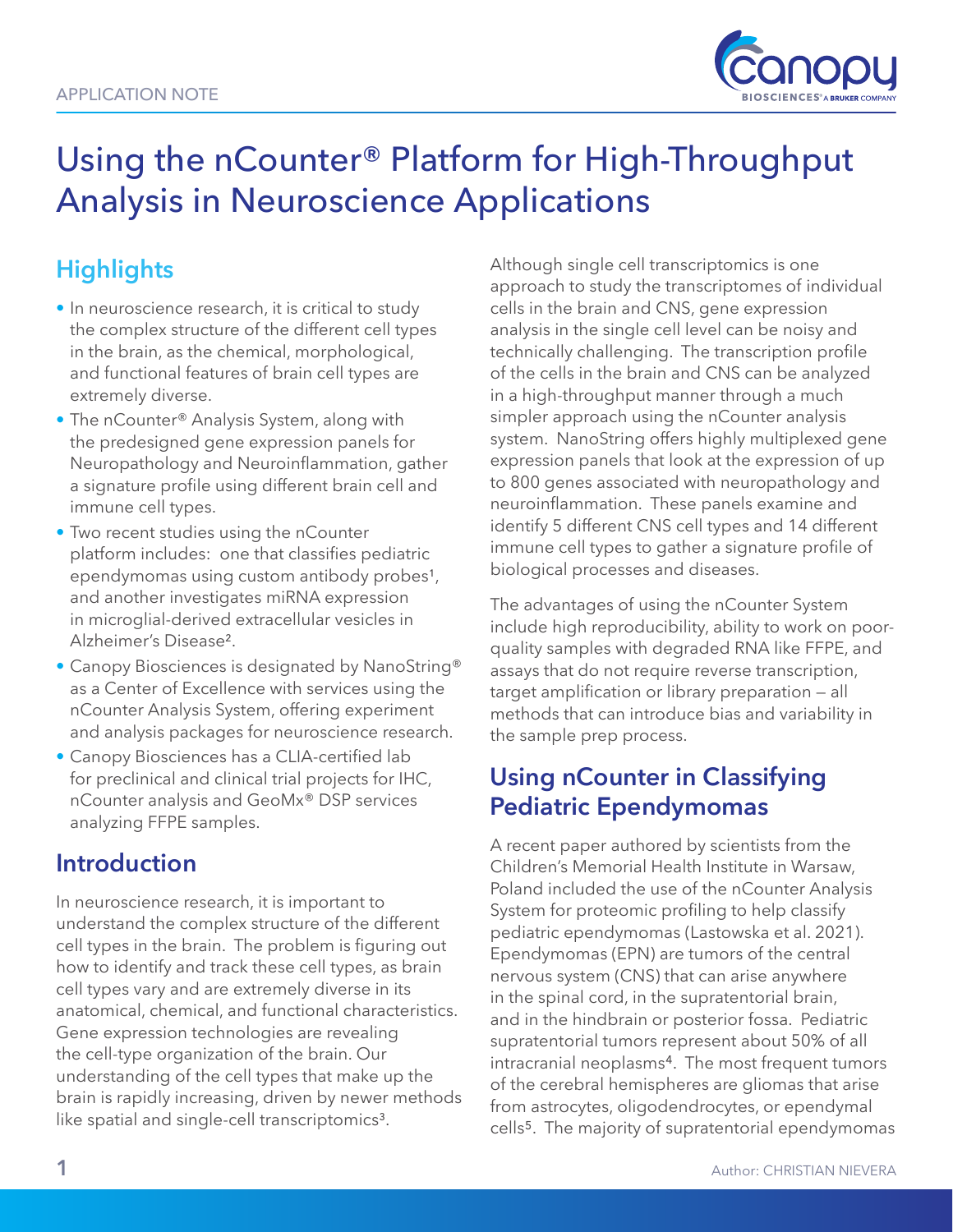in children contain oncogenic fusions, such as ZFTA–RELA or YAP1-MAMLD1. In contrast, posterior fossa (PF) ependymomas lack recurrent somatic mutations and are classified based on gene expression or methylation profiling (reviewed in 1). Tumor molecular characterization is clinically relevant, as tumors with ZFTA–RELA translocation and PFA ependymomas are reportedly associated with poor prognosis.

The authors applied a novel and potentially diagnostic approach for the identification of four molecular groups of ependymoma, based on transcription profiling of marker genes, using NanoString nCounter technology. This method enables the analysis of multiplex protein expression using custom antibody probes. The nCounter has previously been successfully tested for the identification of molecular subtypes in medulloblastoma, and the diagnosis of rare pediatric brain tumor<sup>6,7</sup>. The study analyzed 16 supratentorial and 50 PF tumors and identified four molecular types of ependymoma: the RELA+ and YAP1+ markers for supratentorial tumors, and the PFA (subdivided into PFA1 and PFA2) and PFB markers for the posterior fossa ependymomas.

#### **Supratentorial Ependymomas**

The authors did cluster analysis using nine signature genes on samples from supratentorial ependymomas. Two primary clusters were identified: cluster 1, which had significant RELA+ signature gene expression, and cluster 2, which lacked any signature gene expression (Figure 1).

#### **PF Ependymomas**

Clustering was done on the 50 patients with posterior fossa ependymomas. Based on the expression of five PFA and five PFB genes, the authors identified two PF clusters (Figure 2). The 7 tumors in Cluster PFB were easily distinguished from the 42 PFA tumors.



**Figure 1.** Clustering of supratentorial tumors according to expression levels of pre-selected marker genes (Source: Lastowska et al. 2021)



Figure 2. Clustering of PF tumors (Source: Lastowska et al. 2021)

## **Histopathology**

Histopathology results included the RELA fusionpositive ependymomas appearing as solid or solid/focal cystic lesions. The authors commonly found perivascular pseudorosettes, which typically comprised neoplastic cells around the blood vessels, with distinct perivascular anucleate zones (Figure 3A, 3B). Figure 3C shows a high density of neoplastic cells with clear-cell morphology.



**Figure 3.** Histopathology of RELA fusion-positive ependymomas (Source: Lastowska et al. 2021)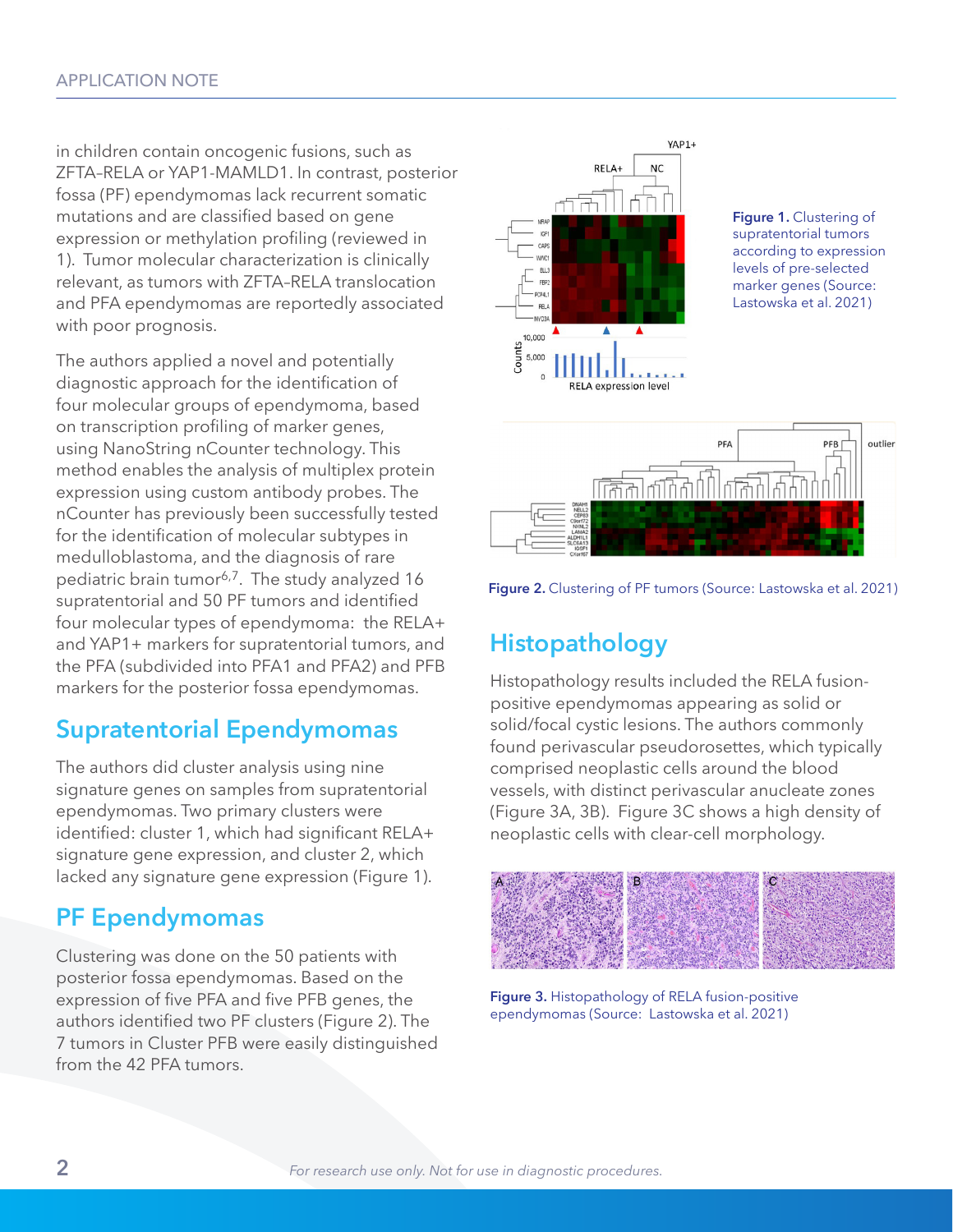

## **Using nCounter to Analyze miRNA Expression in Extracellular Vesicles**

Another recent paper used a multi-omics analysis approach to study microglia-derived extracellular vesicles or EV's from late-stage Alzheimer's Disease brain samples., wherein EVs may be involved in the progression of Alzheimer's Disease or AD (Cohn W., et al., 2021). The nCounter analysis system was used for the miRNA transcriptomic analysis of the microglial EVs. This proof-of-concept study shows the feasibility of using multiple -omics analyses on small microglial EVs isolated from cryopreserved human brain tissue. Other related studies have revealed that microRNAs (miRNAs) may be considered as potential biomarkers in AD.

Microglia-derived small EV isolation and characterization was done using sucrosegradient fractions enriched in EVs. Immunoblot analysis (Figure 4) demonstrated the enrichment of exosomal markers, CD63 and CD9, and the microglial marker, CD11B, in small EVs immunoprecipitated with CD11b.



**Figure 4.** Immunoblot analysis using antibodies against exosome markers (CD9, CD81, and syntenin-1) and negative control markers GM130 and calnexin or CNX. (Source: Cohn W., et al., 2021)

The authors used Tandem Mass Tag (TMT)-based quantitative proteomics, with a total of 1,000 unique proteins identified in the microglia-derived small EV samples from the human parietal cortex (data not shown). Three proteins, fatty acid binding protein 3, heart type (FABP3), mitochondrial copper transporter Solute Carrier Family 25 Member 3 (SLC25A3), and GTPase Atlastin-3(Alt3), were only detected in the NL samples. In contrast, twelve proteins were detected only in the AD samples.

## **miRNA Profiling of Microglial EVs**

The authors identified 105 miRNAs using the nCounter miRNA expression panel. Gene expression analysis identified miRNAs with increased expression, shown in the volcano plot, which revealed that levels of four miRNA - miR-28-5p, miR-381-3p, miR-651-5p and miR-188-5p - increased in microglial EVs from AD cases (Figure 5A).



**Figure 5.** miRNA transcriptional analysis of microglial EVs comparing late-stage AD and normal/low pathology samples. (Source: Cohn W., et al., 2021)

Functional analysis of the miRNA data was done using miRNet, which showed that the SUMOylation, toll-like receptor (TLR), Fc epsilon receptor I (FCERI), and senescence pathways were regulated by the four miRNAs with increased expression (Figure 5B).

## **Lipidomic Analysis of microglial EVs**

The lipidomic analysis demonstrated an increase in cholesterol in AD microglial EVs (data not shown), which is consistent with the phagocytosis of neuronal debris by microglial cells. Cholesterol metabolism has also been associated with immune activation (reviewed in 2). The authors also found a significant increase in the major bis(monoacylglycerol)phosphate (BMP) and monohexosylceramide (MhCer) lipid species, which represents increased lysosomal lipid content in AD microglia².